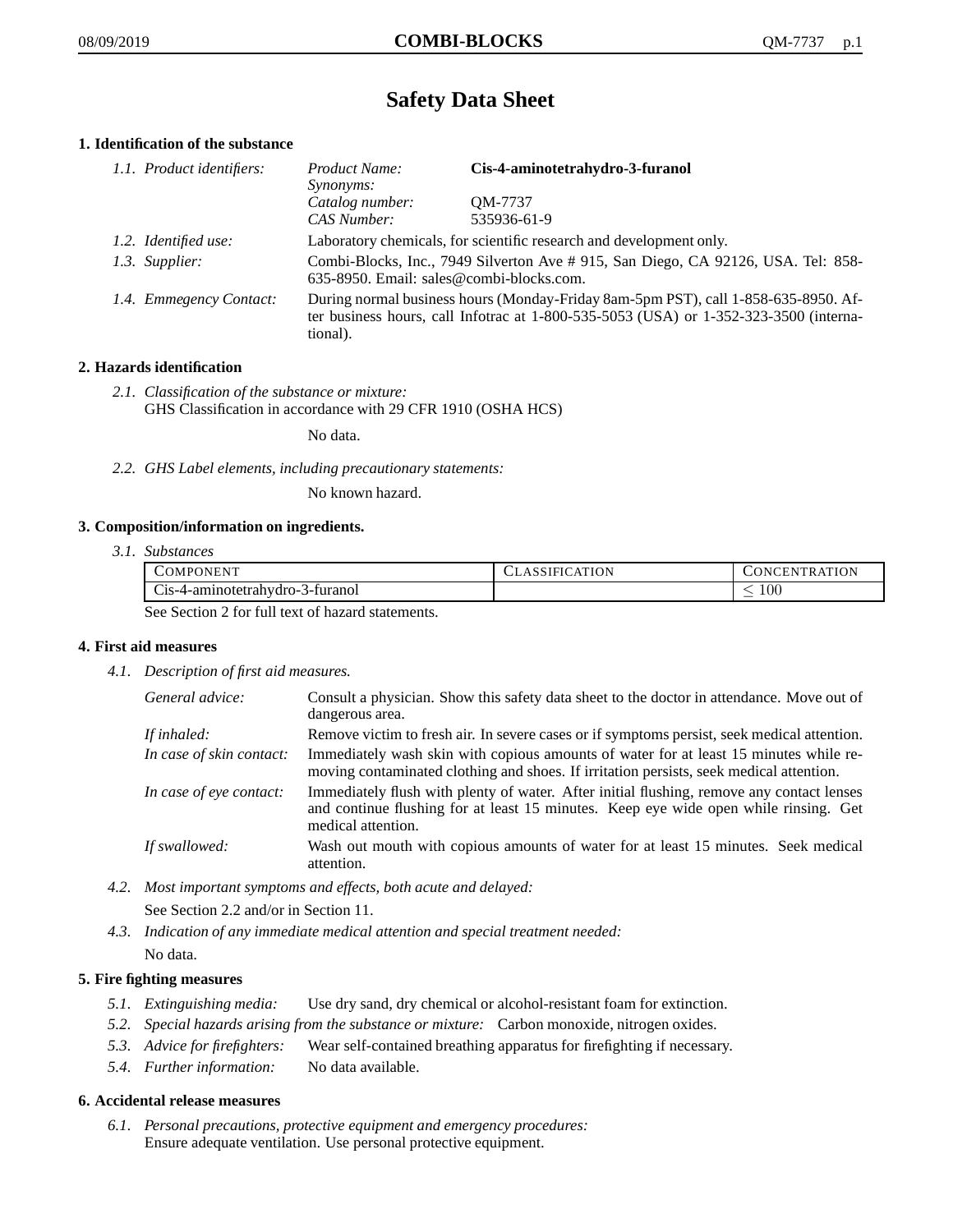- *6.2. Environmental precautions:* Should not be released into the environment. See Section 12 for additional ecological information.
- *6.3. Methods and materials for containment and cleaning up:* Sweep up or vacuum up spillage and collect in suitable container for disposal.
- *6.4. Reference to other sections:* Refer to protective measures listed in Sections 8 and 13.

# **7. Handling and storage**

- *7.1. Precautions for safe handling:* Avoid contact with skin and eyes. Avoid inhalation of vapour or mist. Keep away from sources of ignition - No smoking. Take measures to prevent the build up of electrostatic charge. For precautions see section 2.2.
- *7.2. Conditions for safe storage, including any incompatibilities:* Keep container tightly closed in a dry and well-ventilated place. Containers which are opened must be carefully resealed and kept upright to prevent leakage.
- *7.3. Specific end use(s):* Laboratory chemicals, for scientific research and development only.

# **8. Exposure Controls / Personal protection**

- *8.1. Control parameters:*
- *Components with workplace control parameters:* Contains no substances with occupational exposure limit values. *8.2. Exposure controls:*

*Appropriate engineering controls:* Ensure that eyewash stations and safety showers are close to the workstation location. Ensure adequate ventilation, especially in confined areas.

*Personal protective equipment:*

| Eye/face protection:    | Wear appropriate protective eyeglasses or chemical safety goggles as described by OSHA's<br>eye and face protection regulations in 29 CFR 1910.133 or European Standard EN166.                                                                                                                                         |
|-------------------------|------------------------------------------------------------------------------------------------------------------------------------------------------------------------------------------------------------------------------------------------------------------------------------------------------------------------|
| Skin protection:        | Handle with gloves. Gloves must be inspected prior to use. Use proper glove removal<br>technique (without touching glove's outer surface) to avoid skin contact with this product.<br>Dispose of contaminated gloves after use in accordance with applicable laws and good<br>laboratory practices. Wash and dry hands |
| <b>Body Protection:</b> | Complete suit protecting against chemicals, Flame retardant antistatic protective clothing.,<br>The type of protective equipment must be selected according to the concentration and<br>amount of the dangerous substance at the specific workplace.                                                                   |
| Respiratory protection: |                                                                                                                                                                                                                                                                                                                        |

Control of environmental exposure: Prevent further leakage or spillage if safe to do so. Do not let product enter drains.

# **9. Physical and chemical properties**

*9.1. Information on basic physical and chemical properties*

| (a)                          | Appearance:                                   | No data  |
|------------------------------|-----------------------------------------------|----------|
| (b)                          | Odour:                                        | No data  |
| (c)                          | Odour Threshold:                              | No data  |
| (d)                          | pH:                                           | No data  |
| (e)                          | Melting point/freezing point:                 | No date. |
| (f)                          | Initial boiling point and boiling range:      | No data  |
| (g)                          | Flash point:                                  | No data  |
| (h)                          | Evaporatoin rate:                             | No data  |
| (i)                          | Flammability (solid, gas):                    | No data  |
| (j)                          | Upper/lower flammability or explosive limits: | No data  |
| $\rm(k)$                     | Vapour pressure:                              | No data  |
| $\left( \frac{1}{2} \right)$ | Vapour density:                               | No data  |
| (m)                          | Relative density:                             | No data  |
| (n)                          | Water solubility:                             | No data  |
| $\circ$                      | Partition coefficient: n-octanol/water:       | No data  |
| (p)                          | Auto-ignition:                                | No data  |
| (q)                          | Decomposition temperature:                    | No data  |
| (r)                          | Viscosity:                                    | No data  |
| (s)                          | Explosive properties:                         | No data  |
| (t)                          | Oxidizing properties:                         | No data  |